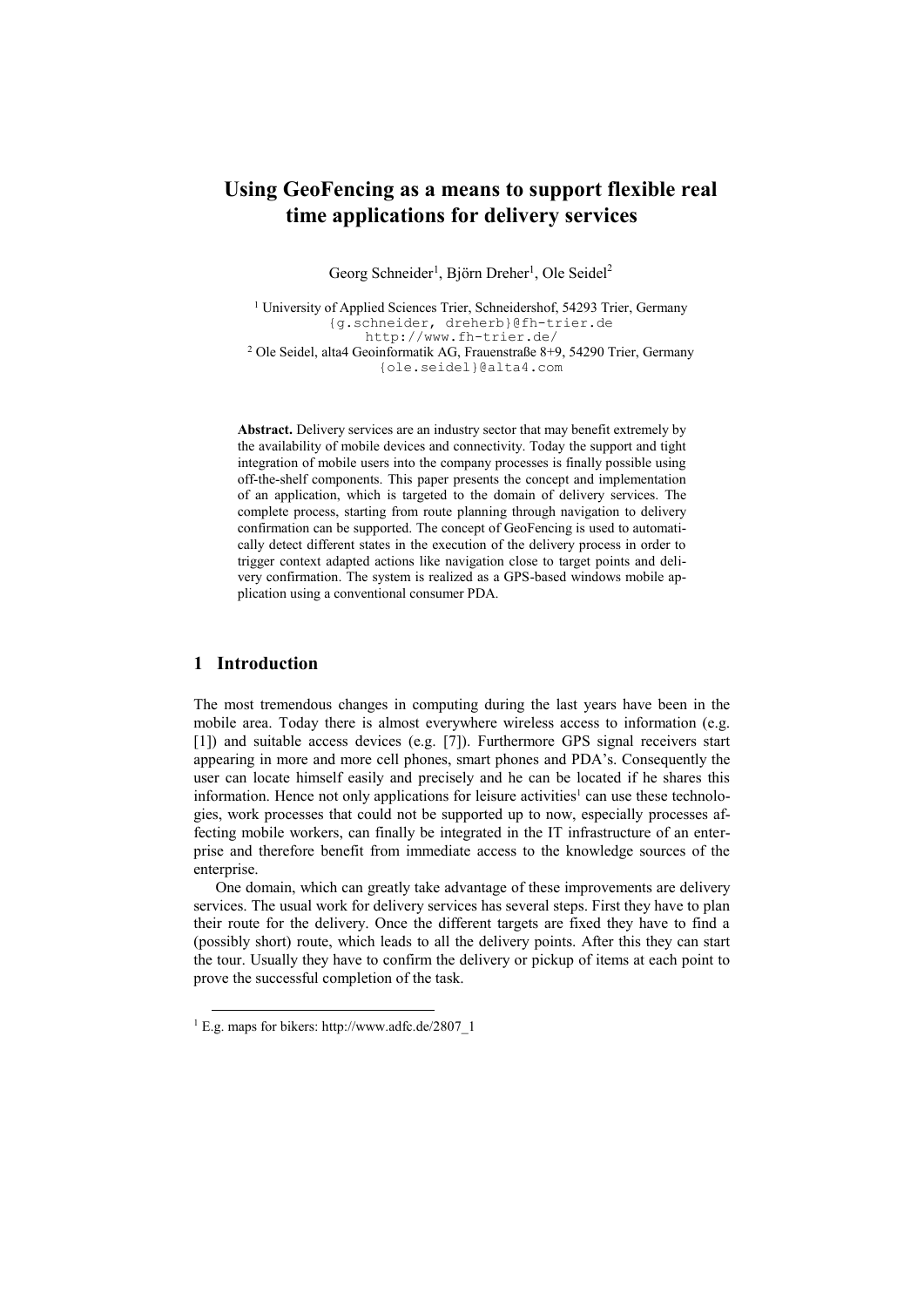Today all these processes can be supported more or less conveniently using different software systems. The route planning can be furthered e.g. using a map server. The driver could use a navigation system to find the different targets. Furthermore the use of electronic checklists can serve for the confirmation of the delivery. Doing so different problems may arise. There may be changes in the route since additional targets have to be added either from the delivery central since new orders come in when the driver is already on his way or removed since orders are redrawn or the driver cannot fulfill the request for whatever reason. Furthermore there may be targets that are close to each other or even in different stories of the same building. Here the driver has to be informed that he can complete several tasks at the same location. Information about the close vicinity, e.g. changing the navigation to a more detailed view is crucial at this point.

However a comprehensive lightweight solution does not exist that decently deals especially with the challenges mentioned above. Such a system should offer dynamic route planning and navigation but also intelligent close target navigation and delivery confirmation.

In the following we will give a short overview over existing systems. Afterwards we will describe the concept and implementation of our application. The paper ends with a short conclusion and an outlook.

# **2 Related Work**

1

The question how to support fleet route planning and execution using off-the-shelf components like cell phones is discussed in [4]. Here a system is presented based on J2ME [5] where mainly the delivery task is focused. The information about stops and delivery are captured using a cell phone and the information is communicated to the enterprise information system. The navigation task however, which is part of the delivery process is not part of the system.

Concerning navigation systems, there are already many solutions commercially available. The company Garmin [5] for example offers a broad range of navigation systems for different purposes. These systems however are exclusively specialized in navigation. Further tasks like electronic checklists for delivery confirmation etc. can hardly be integrated.

The project REAL [6] on the other hand deals with the mobile user in different contexts, like a user who is driving a car and continues as a pedestrian<sup>2</sup>. This behavior comes much closer to the requirements of a delivery service. Here the system has to guide the user who is mostly driving a van to the target point, where he walks for example to an office inside a building. Obviously there are different requirements for the different contexts: driving versus walking. Ideally the contexts are discovered (semi-) automatically so that a user does not need much explicit interaction with the system.

<sup>&</sup>lt;sup>2</sup> In [2] a comprehensive overview over Map-based Mobile Guides in the academic field is given.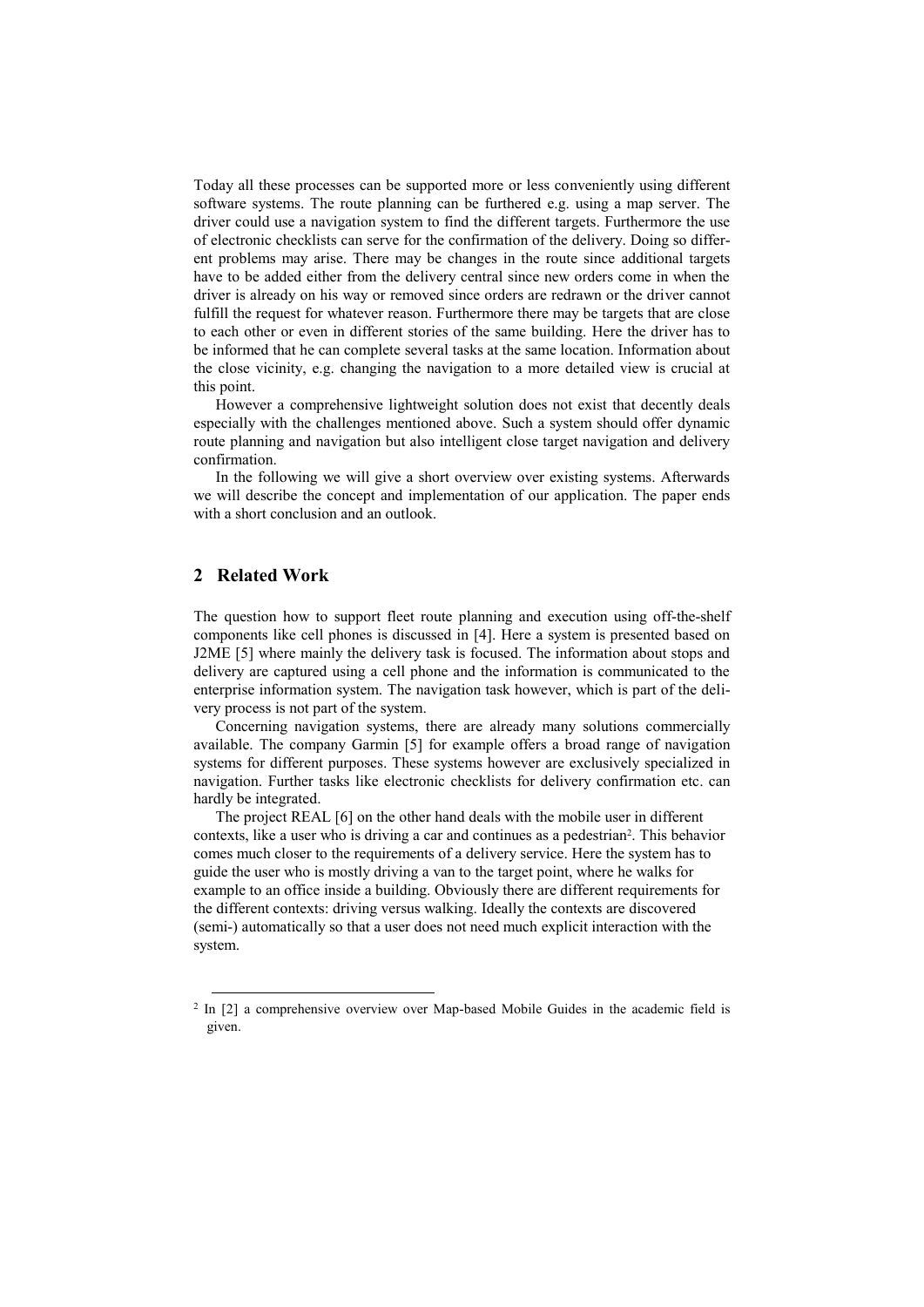The systems discussed above illustrate particular points that are important for an application for the delivery service domain. Ideally a system would combine the different aspects.

In the next chapter we will present the GeoFencing idea, which supports this (semi-) automatic context acquisition process and we will discuss in more detail the requirements of the delivery process and the user interface issues.

# **2 Design concepts for the delivery support service**

The design of the user interface is a crucial point for mobile applications. On one hand, the user has to interact with a device that can only offer a limited screen size in order to be used as a mobile device on the other hand the user is not completely concentrated on this device since he usually has to drive, walk, etc.. The GeoFencing concept is a means to support the context acquisition of the user's context in order to reduce the explicit interaction with the mobile system.

First of all we will have a closer look at the work process in our domain.

### **2.1 The delivery service process**

In general the process for delivery services consist of the following steps:

#### **Route Planning**

The route has to be defined in terms of targets or stops for the delivery agent. This task is usually done on a PC in order to set up the initial route for the delivery agent. However there is also a possibility to dynamically introduce new stops during the delivery process on the device. We suggest storing this information in a file using the XML format. The belonging DTD looks like the following:

```
<!Element route (point*)>
<!Element point (name,street,number,zip,city,
longitude, latitude, delivery, pickup, radius, completed) >
<!Element name (#PCDATA)>
<!Element street (#PCDATA)>
<!Element number (#PCDATA)>
<!Element zip (#PCDATA)>
<!Element longitude (#PCDATA)>
<!Element latitude (#PCDATA)>
<!Element delivery (parcel*)>
<!Element pickup (parcel*)>
<!Element radius (#PCDATA)>
<!Element completed ('true'|'false')>
<!Element parcel (ID)>
```
In this case radius refers to the GeoFencing idea, which will be described in Sect. 2.2. This XML file can be efficiently transferred between the mobile device and the enterprise.

After having defined a route the ordering of the stops has to be determined. This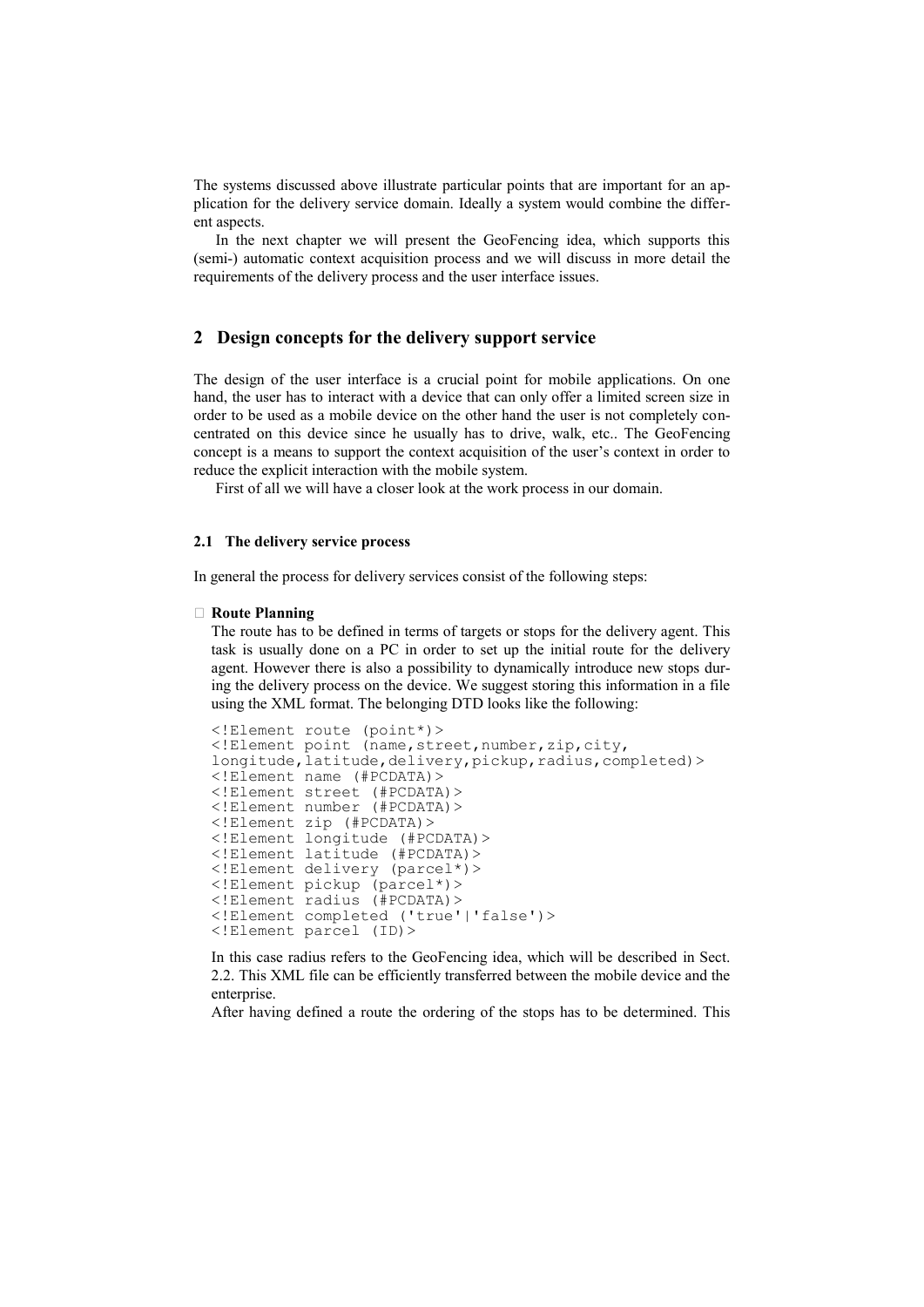can be accomplished manually or using tools that automatically generate efficient route plans.

#### **Navigation**

The navigation task starts once the route is defined and the delivery agent starts his trip. Usually the stops and the current position of the agent are displayed on a map using a GPS enabled client. However our scenario distinguishes between two different modes. The "driving mode" and the "delivery mode". In the driving mode, the user drives a car to the next stop. Once he arrives in the close vicinity of the target, he parks the car and walks to the target position. The system shall detect these two modes automatically (see Sect. 2.2) and present situation adapted information. For the first part conventional car navigation systems can be used. When the user leaves the car a different situation occurs. GPS-based navigation may be impossible since build in GPS receivers often are not precise enough for accurate pedestrian navigation. If the delivery agent enters a building with his car, he cannot receive a GPS signal at all. In this case written descriptions, sketches or even photographs are more adjuvant.

#### **Delivery**

The delivery is the final step. The confirmation of the delivery or the pickup of goods can be easily supported using a checklist or a form.

### **2.2 Context detection and GeoFencing**

One of the goals of the research area "ambient intelligence" [8] is that the system nicely adapts to the user and his context so that it offers the right information at the right time. In our case the system has to detect two different contexts. It has to decide if a delivery agent is driving the car or if he is about to deliver or pickup parcels. A first approach would be to find out if a user is standing (velocity is zero) or driving (velocity greater than zero). This information can be gathered from the GPS receiver. Unfortunately the situation is not that easy. The driver may stand in front of a red traffic light whereas the speed would also be zero but the user is not in the "delivery mode". Moreover experiments show that the GPS signal sometimes shows a certain velocity even if the receiver is immobile.

Furthermore the location information gathered from a mobile and moving GPS receiver also has certain fuzziness of 10 to 50 meters depending on the situation. This leads to the idea to explicitly model an aspect of uncertainty into the system. In order to trigger the delivery mode context a threshold for the velocity is introduced, which has to be under-run for a period of time when the user is close enough to a

target point. GeoFencing is the idea to build a virtual fence around the geographic position of a user, e.g. a circle which represents the user rather than a point. Once the target point is within the fence we assume that the user is at the given position. The radius of the fence may vary depending on the landscape (city versus countryside), velocity of the user (highway versus street in a residential area) or signal quality of the GPS signal.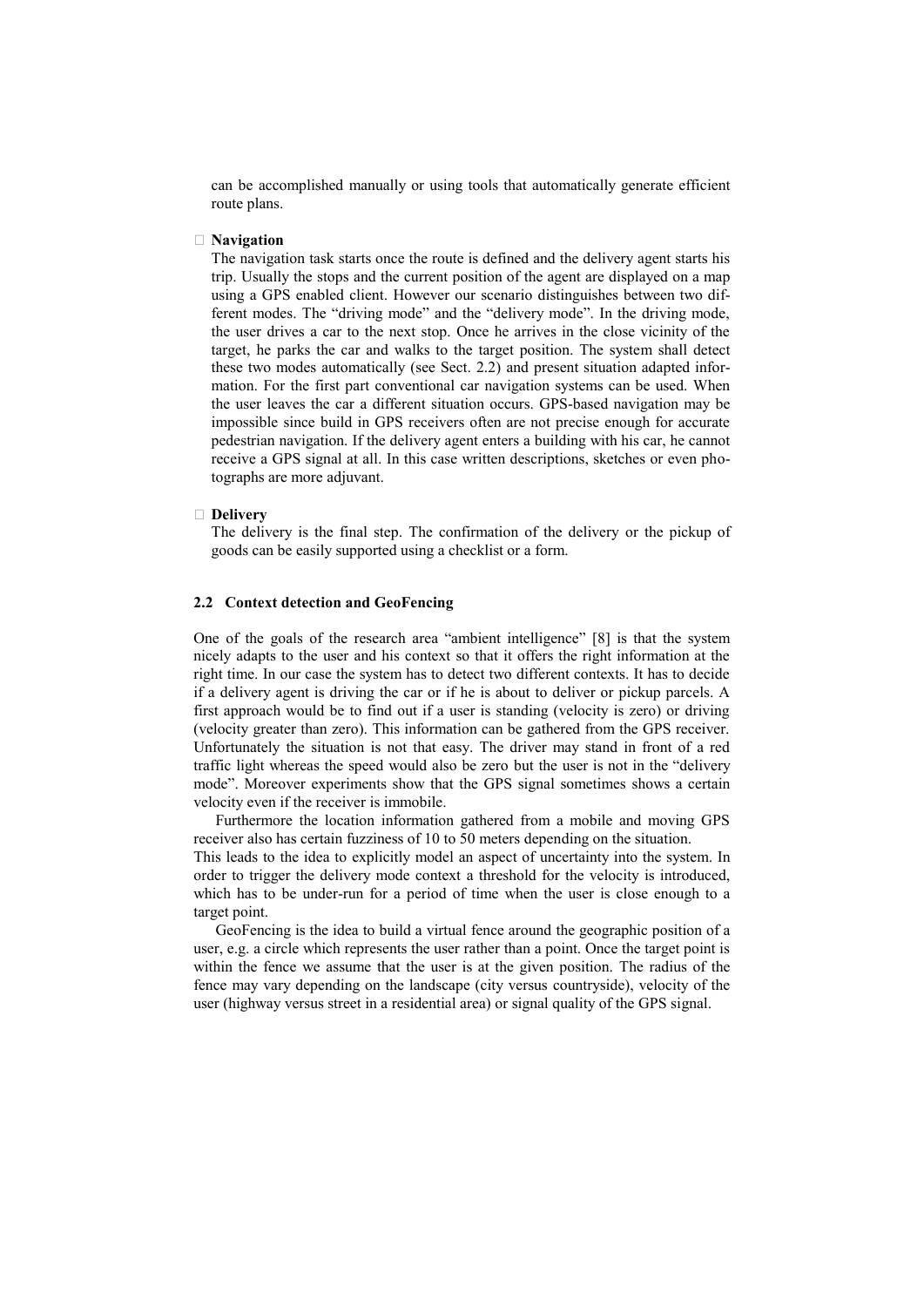### **3 Implementation**

Figure 1 illustrates the architecture of our system. The mobile device is a HTC P 3600 with a 400 MHz Samsung processor, 64 MB RAM, 128 MB ROM and a built in GPS receiver running Windows Mobile 5.0. The mobile client has been developed using  $C#$ . As map server the ArcGIS server from ESRI and the mobile SDK<sup>3</sup> are used. Currently the map server is only queried once at the beginning of the tour for defining the order of the stops and the belonging route. Afterwards the data is copied to the mobile device together with the XML file specifying the route. This solution has been realized for the first version of the system because each query is billed and the system does not need to transfer huge amounts of data over the wireless network.



**Fig. 1.** The system architecture

The threshold for velocity, duration for detecting that the vehicle is parked can be parameterized as well as the GeoFencing radius.

Figure 2 shows a screen shot of the mobile client. The blue dot within the yellow ring shows the user, whereas the yellow ring depicts the GeoFence. The black circle shows the current target. The number "5" close to the blue dot signifies that the GPS receiver sees 5 satellites. The color yellow stands for a mediocre signal quality. The color changes as soon as the signal quality improves. An automatic adaptation of the GeoFencing area based on the signal quality is not yet realized.

-

<sup>3</sup> http://edn.esri.com/index.cfm?fa=mobile.gateway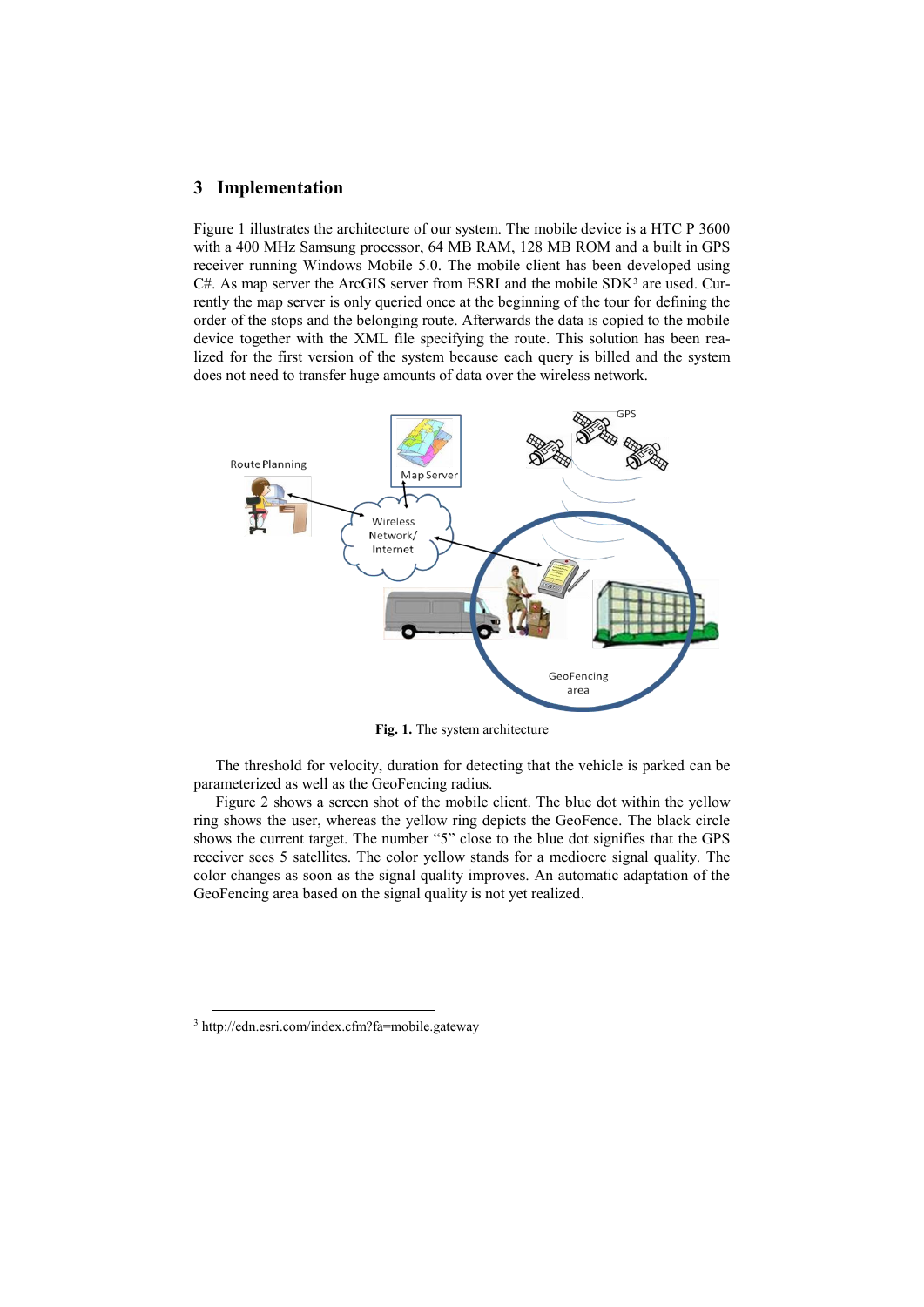

**Fig. 2.** A screen shot of the mobile User Interface.

# **4 Conclusion and Outlook**

In this paper, we have presented an application to support the work of delivery services in a holistic manner. The system will be deployed and used by the first customers in the near future. Since the mobile device uses is an off-the-shelf consumer device, the costs are relatively low whereas the possibilities to extend the system is high, which is promising regarding the market launch.

In the future we will make a field test with the first customer and try to identify, which of our ideas from Sect. 2 can be realized and which further services are needed.

### **References**

- 1. 3rd Generation Partnership Project[, http://www.3gpp.org/,](http://www.3gpp.org/) download March 11. 2008
- 2. Baus, J., Cheverst,K., Kray, C., A Survey of Map-based Mobile Guides. In: Map-based mobile services - Theories, Methods and Implementations Meng/Zipf (Eds.), Springer Heidelberg, P. 197-213, 2005, ISBN: 978-3-540-23055-7
- 3. Garmi[n http://www.garmin.com/garmin/cms/site/us,](http://www.garmin.com/garmin/cms/site/us) download March 11. 2008
- 4. Ghosh, S., Jani, N.G., Das, S., Enabling real-time fleet route planning and execution in a pervasive transportation environment. In: 2nd International Symposium on Wireless Pervasive Computing, 2007. ISWPC '07, ISBN: 1-4244-0523-8
- 5. Java 2 Platform, Micro Edition (J2ME), http://java.sun.com/j2me/, download March 11. 2008
- 6. Krüger, A., Butz, A., Müller, C., Stahl, C., Wasinger, R., Steinberg, K.E., Dirschl, A., The Connected User Interface: Realizing a Personal Situated Navigation System. In: Proceed-